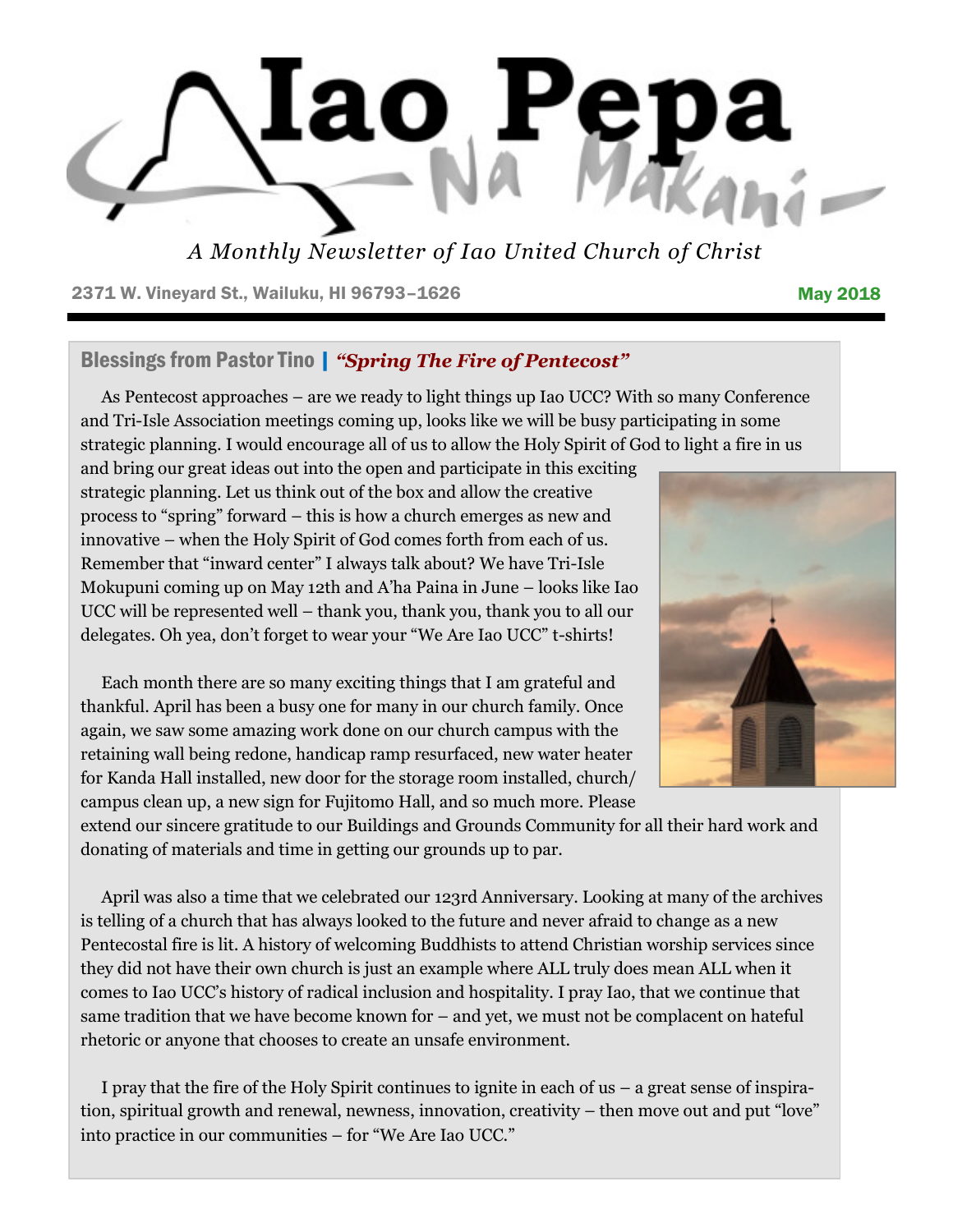#### *May Lectionary*

#### **May 6 6th Sunday of Easter**

 Acts 10:44-48 Psalm 98 1 John 5:1-6  **John 15:9-17** *Friends Together*

#### **May 13 7th Sunday of Easter**

 Acts 1:15-17, 21-26 Psalm 1 1 John 5:9-13  **John 17:6-19** *Guided in Prayer*

#### **May 20 Pentecost Sunday**

 **Acts 2:1-21** Psalm 104:24-34, 35b Romans 8:22-27 John 15:26-27 *Spirit for All*

#### **May 27 Trinity Sunday**

 Isaiah 6:1-8 Psalm 29 Romans 8:12-17  **John 3:1-17** *Mysterious Encounter*

The lesson in **bold** is the focus of both the message of the day and any Sunday School lesson; and the italicized title is the theme



*Pastor Tino giving the sermon on the Sunday after Easter (photo by Tim Greathouse, who posted it to the church's Facebook Group page).*



*Sunday after Sunday, the sanctuary is graced (pun intended!) with the elegant—one could even say, lyrical—floral compositions that Aunty Grace Murata brings. These organic offerings are a delight to the eye, the mind, and indeed, the spirit.* 

#### May Worship Readers:

*Jayven Bathin & Warren Orikasa* 

#### May Worship Responsibilities\*

# May 6

for the Sunday service.  $\bullet$  **Aloha Hour** Greeter: *Gail Ideue* Head Usher: *Rena Hayashi* Usher: *Shannon Furomoto* Hostess: *Jaime Ribao* Aloha Hour: *Susan King, Dawna Krueger & Sanoe Awai* 

### May 13

Aloha Hour: *Joanne Reinhardt & Mike Takamatsu* 

> May 20 Aloha Hour: *Avis & Kalani Wong*

May 27 Aloha Hour: *Maui Kosrae Etawi* 

*\* ( same greeter, ushers and hostess for the whole month )* 

#### *May Birthdays*

- 5/2 Lovinda Mogermed
- 5/4 Tiana Fernandez
- 5/5 Maybelle Hashizume
- 5/7 Alana Fernandez
- 5/8 Paul Tonnessen
- 5/9 Anna Mayeda
- 5/12 Thelma Iwami
- 5/16 Melissa Goulart
- 5/18 Diana George
- 5/20 Michael Kaneshina
- 5/22 Lyndon Cornelius
- 5/24 Carissa Yinmed
- 5/28 Zachary Withrow
- 5/30 Noah Johannes, Jr.
- 5/30 Heide Israel

# **Supplies**

*For Aloha Hour, the Buildings and Grounds Team will have a plastic tub set up with supplies used. There will be supplies such as plates, cups, utensils, and napkins. This plastic tub will be located in Fujitomo Hall.* 

*On Sundays, Aloha Hour hosts/hostesses are asked to bring the tub down from Fujitomo Hall and returned to the same location after. Please list on the tub any items needing re-stocking and the Team will make every effort to keep up with the inventory.*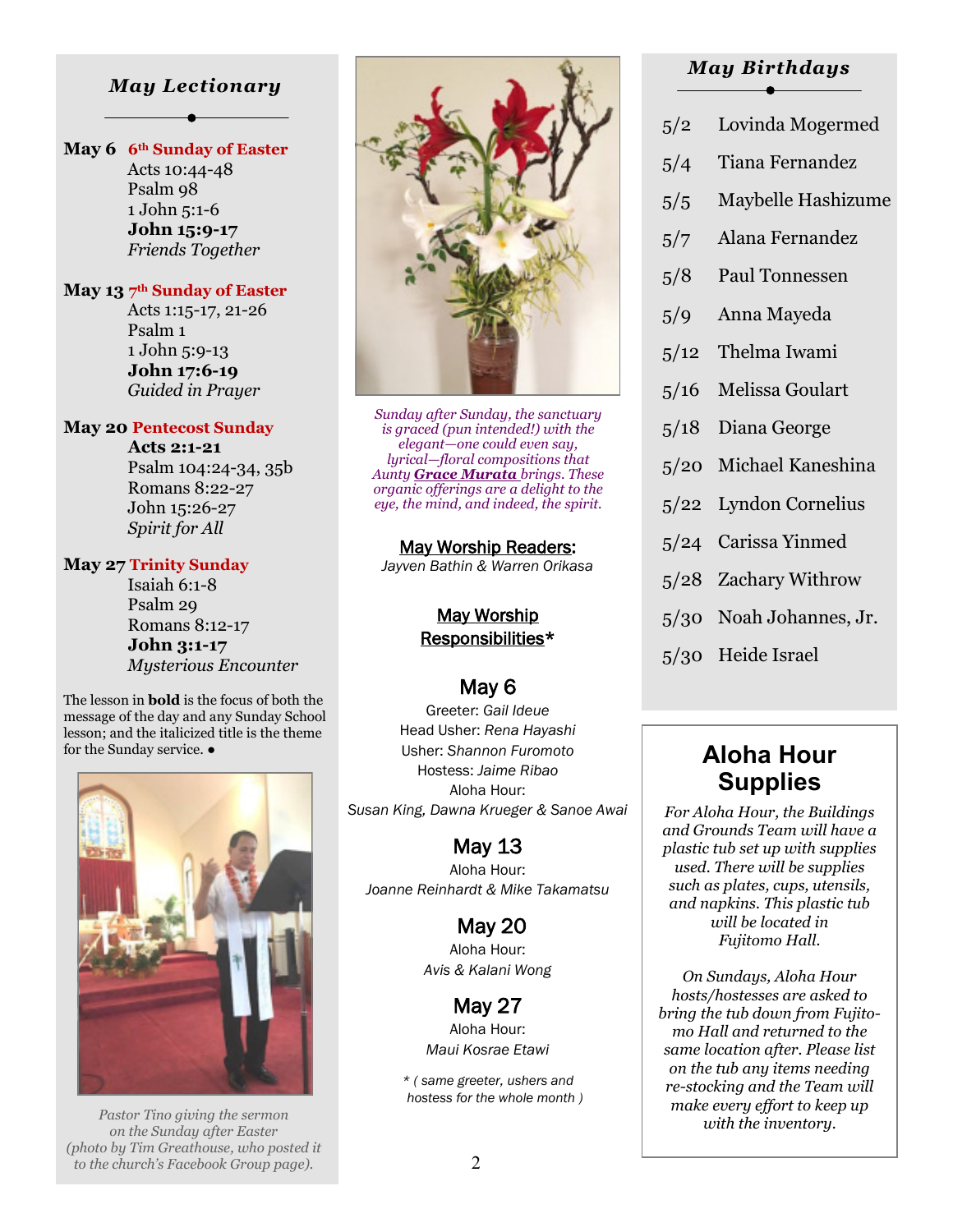# **Iao UCC in the Hawai'i Conference**

by L. Nebres

#### **Spring Aha Mokupuni**

Iao UCC is sending 4 delegates to the Annual Meeting of the 'Aha O Na Mokupuni 'o Maui, Moloka'i a me Lana'i (the Tri-Isle Assocation) that takes place on Saturday, May 12th at Po'okela Church in Makawao. Our church's delegates are Warren Orikasa, Tim Greathouse, Youlida Yoruw, and Pastor Tino. The Mokupuni meeting is a time for worship and for the Association to conduct business, approve next year's budgets, elect new officers, and receive ministry reports. Speaking of new officers, the new Mokupuni president will be none other than our Warren Orikasa; and the new Treasurer, our Pastor Tino. It certainly looks like Iao UCC is taking on a heightened role in the Association.

#### **196th Aha Pae'aina**

This year's statewide annual meeting of the Hawaii Conference UCC is going to be held on June 6th to 9th at the Community Church of Honolulu. Iao UCC's delegates to the Aha Makua (the main meeting on June 8 and 9) include moderator Tim Stewart, Warren Orikasa, Youlida Yoruw, and our youth delegates Francis Yinmed and Maverick Falan. In addition, Tim, Warren and Youlida will be attending the UCC Polity classes and seminars taking place all day on Thursday, June 7th. The main topic at the Aha this year will be a revamping of the the Hawai'i Conference's mission statement and strategic initiatives—an historic and important development in the life of the HCUCC.

## Upcoming Noteworthy Events for your Calendar

#### **Wednesday, May 9**

**Finance Committee** 5:30 p.m. (Fujitomo Hall)

#### **Friday, May 11**

**Iao Preschool Mother's Day Luncheon**

11 a.m. (Sanctuary)

#### **Saturday, May 12**

Tri-Isle Association *Aha Mokupuni* 8:30 a.m. (Po'okela Church, Makawao)

#### **Friday, May 18**

**Ladies' Lunch Bunch** 11 a.m. (Sanctuary)

#### **Sunday, May 20**

**Worshiping Community** 11 a.m., after Aloha Hour (Fujitomo or Kanda Hall)

#### **Sunday, May 20**

#### **Witnessing/Reconciling & Outreach Community**

11 a.m., after Aloha Hour (Sanctuary)

#### **Wednesday, May 23 COUNCIL**

5:30 p.m. (Fujitomo Hall)

#### **Sunday, May 27**

Bible Study (Session #2) 11 a.m. (Kanda Hall)

#### **Fri. & Sat., June 8-9**

Hawaii Conference UCC 196th *'Aha Pae'aina* Community Church of Honolulu, O'ahu

# **IAO UCC BAZAAR 2018**

*The church will once again have its Annual Bazaar which will take place this year on* 

#### *Saturday, August 4th, from 8 am to 1 p.m.*

*Please plan on contributing bazaar items and bringing them to Kanda Hall during the month of July.*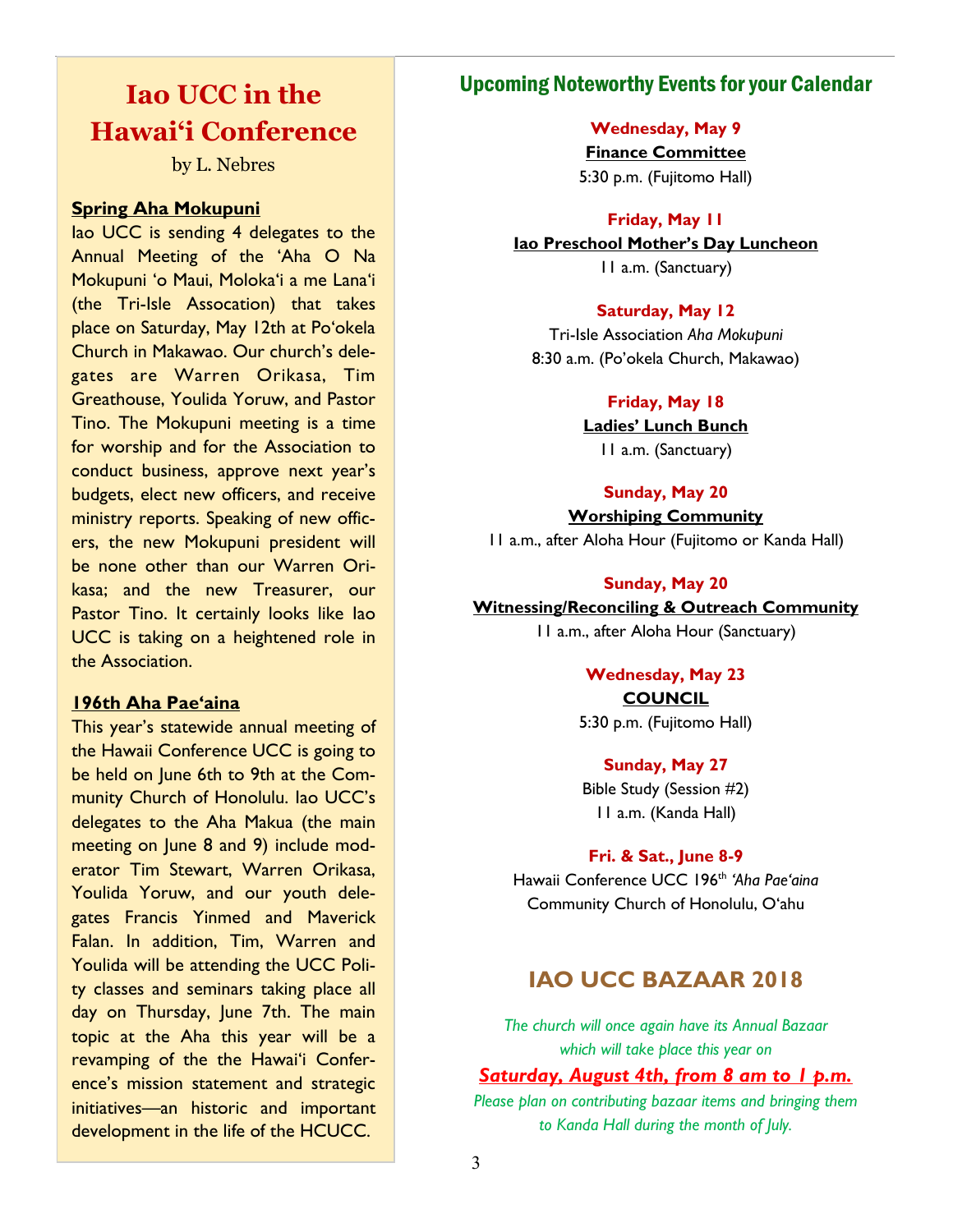# **Sunday, April 29, 2018 — Iao UCC Celebrates its 123rd Anniversary** {photos by Carolyn Kamidoi}



































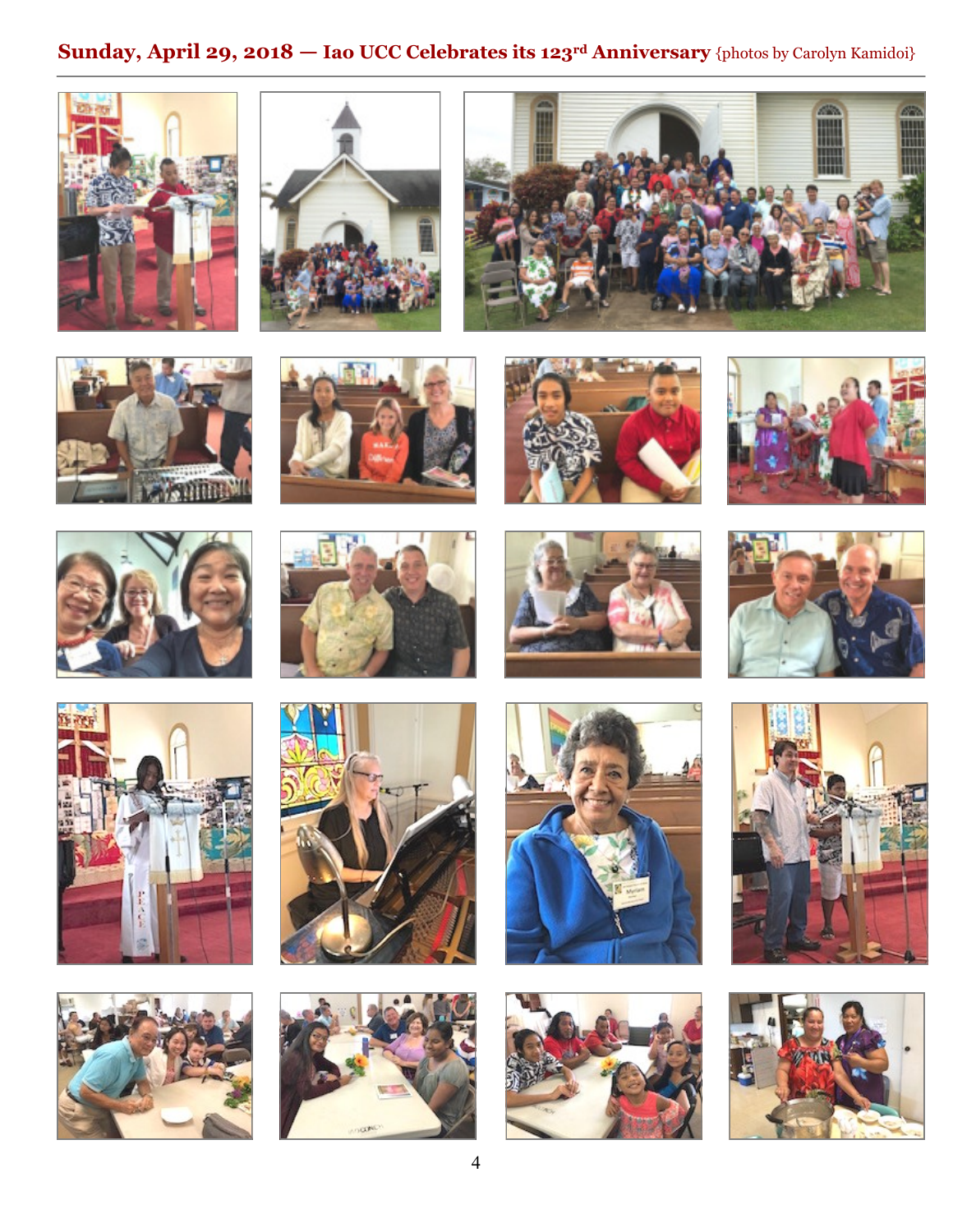# **When Was It**

Blessings to All,

I've always wanted to make a difference in people's lives but just didn't quite know how & where. This brings me to an experience that I had recently.

I currently work at Gammie HomeCare as a Customer Service Representative. One day this gentleman came in with no shoes on his feet. I could tell that he was struggling and frustrated. He had a fractured foot and needed a walking boot. While I was preparing the paperwork, he must've walked outside and back in a few times. I could see that his feet were really dirty. Usually someone would've told him that he needed to wash his feet first before he could be fitted, etc. I immediately thought about what I heard Rev. Tino share in worship one day. "When was it that we helped or didn't help Jesus?"



I thought about this and thought here is my opportunity to help Jesus… by being his vessel and to help this man. I gave him a pair of booties to put on his bare feet and then fitted the boot on him. He stood up and said Oh My God, that's so much better and smiled at me. After he left, I shared my experience with a few of my co-workers. I got emotional and teared up and said that I just helped Jesus!!!

We have lots of homeless and all sorts of people that are struggling in one way or another that come in daily. I try my best to help out when & wherever I can. Sometimes just smiling, waving hello and just being kind can make a BIG difference. We can come from a place of Judgement or a place of Love...

...I chose LOVE & will continue to choose Love because I AM a grateful member and representative of Iao United Church of Christ.

Thanks be to God. AMEN!!!

With Love & Aloha, *Shannon Furomoto*



### **Jesus Heals a Leper**

The Gospel writer Mark's version of the story, from Chapter 1 verses 40 to 45 (from *The Inclusive Bible*):

A person with leprosy approached Jesus, knelt down and begged, "If you are willing, you can heal me." Moved with pity, Jesus stretched out a hand, touched the person with leprosy and said, "I am willing. Be cleansed."

Immediately, the leprosy disappeared, and the person with the disease was cured. Jesus gave a stern

warning and sent the person off. "Not a word to anyone," Jesus said. "Go off and present yourself to the priest and make an offering for your healing as Moses commanded, as a testimony to the religious authorities."

But the person who had been healed went off and began to proclaim the whole matter freely, making the story public. As a result in was no longer possible for lesus to enter a town openly, and lesus stayed in lonely places. Even so, people kept coming to him from all directions.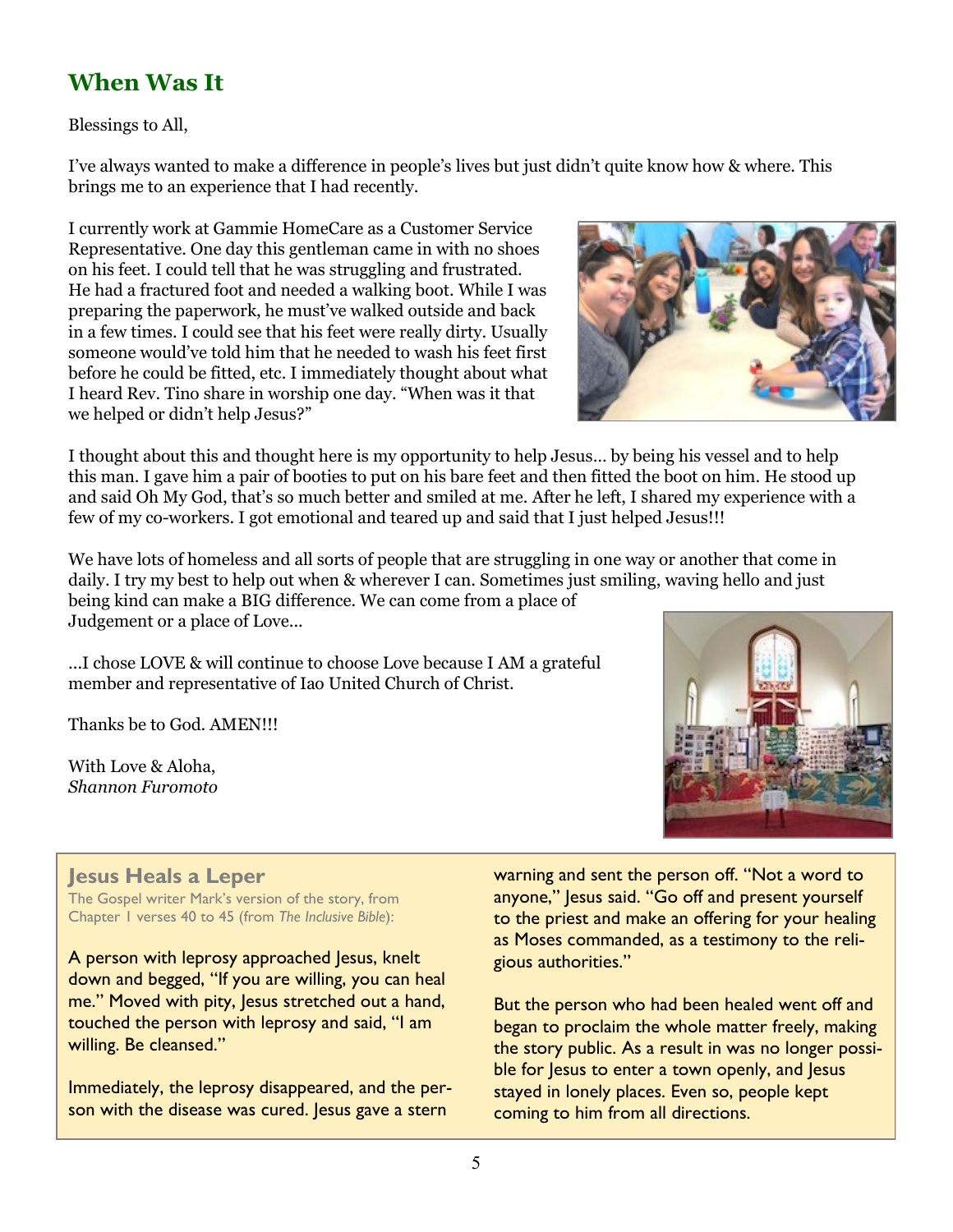## **Hiroshima/Nagasaki Remembrance**

By David Murata

Most of you members know that the Hiroshima/Nagasaki Remembrance committee was started by member Takako Dickenson, back when Iao UCC was still Iao Congregational Church. The Committee is made up of community organizations and individuals concerned about global use of nuclear instruments that destroys people and the planet that God created. Iao UCC has been a member of this committee since its inception and hopefully will continue to be a partners with others to bring about "peace and justice" for all of God's people.

Annually, this group sponsors an event to bring attention and information about the need for nuclear disarmament globally. Last year it was held at Iao UCC with Pastor Tino as the MC. This year it will be held at the Okinawa Cultural Center in Waiehu, on Sunday, August 5. The event will start at 4:30 p.m. and closes with refreshments including the green tea that Lillian Maeda famously prepared.

The keynote speaker will be Dr. Bill Durston of Sacramento, CA who is past president of the Sacramento Chapter of Physicians for Social Responsibility, an organization that works for nuclear disarmament; he is presently president of Americans Against Gun Violence. He will speak about both subjects in his talk.

The Marshallese community is being asked to sing a song related to their experience of the nuclear testing in their land. Our Maui Kosrae Etawi has shared the gift of song at the past 2 events. Please keep this date open to attend this event.



*Portrait of David and Grace Murata taken during the 123rd Anniversary service on April 29th, by Carolyn Kamidoi.*

#### **Iao UCC's Endowment Fund**

By David Murata

 At a meeting of the Iao UCC Endowment Committee, Pastor Tino suggested we provide information to congregation members about this source of funding that provides perpetual source of support of the ministry of our church.

 Most of you may know that endowment funds are established and solicited by organizations to support the organization's operation into perpetuity. Funds are invested to generate interest and the interest earned is used for the organization's mission. Colleges and non-profit organizations are often able to function comfortably due to large amount of endowment funds given by people who had benefited from their relationship with the organization.

Our church's Endowment Fund giving program was established decades ago and its purpose and details of management, functions, and responsibilities are part of our By-Laws. An Endowment Committee (EC) of 3 or more members is appointed by the Church Council. The Pastor and Treasurer of the church are members of EC. EC shares actions and information with the church Finance Committee and is represented in Council by the Finance Committee.

 Supporting and engagement in the ministries of the church has been a priority of my life since making a commitment to be a Christian some 65 years ago. The church was a means for personal nurture and growth in the faith. The church has allowed me to be more effective in efforts to witness to the love of Christ and God, to share the faith and reach out to others which is not possible individually. It is for this reason that we started a Murata Endowment Fund. This is a "Named" endowment fund, and is not "designated" for any particular ministry but its income can be used for any purpose the church determines.

We chose to establish this "Named" endowment so that our family or friends who know that the church is an important part of our life, and want give a gift to us, can consider giving to the Murata Endowment Fund. When our daughter passed away she left some money in this Fund. A niece in New York decided not to exchange gifts at Christmas but give the funds intended for gifts to a charity of our choice and we suggested the Murata Endowment Fund at Iao UCC. The fund is growing.

 Many endowment funds are established by people who have lots of fund resources unlike some of us with fixed income. Iao UCC has a policy that allows people to start a fund at an affordable level of a start-up minimum of \$5,000 which can be raised within a 3-year period. We started Murata Endowment Fund with \$1,000. Within 3 years we reached \$5,000.00. Our prayer is that God will help us to increase this fund to over \$10,000 before we are called to his heavenly home. Our hope is that the ministry of love and caring for all people through Iao UCC will continue into perpetuity.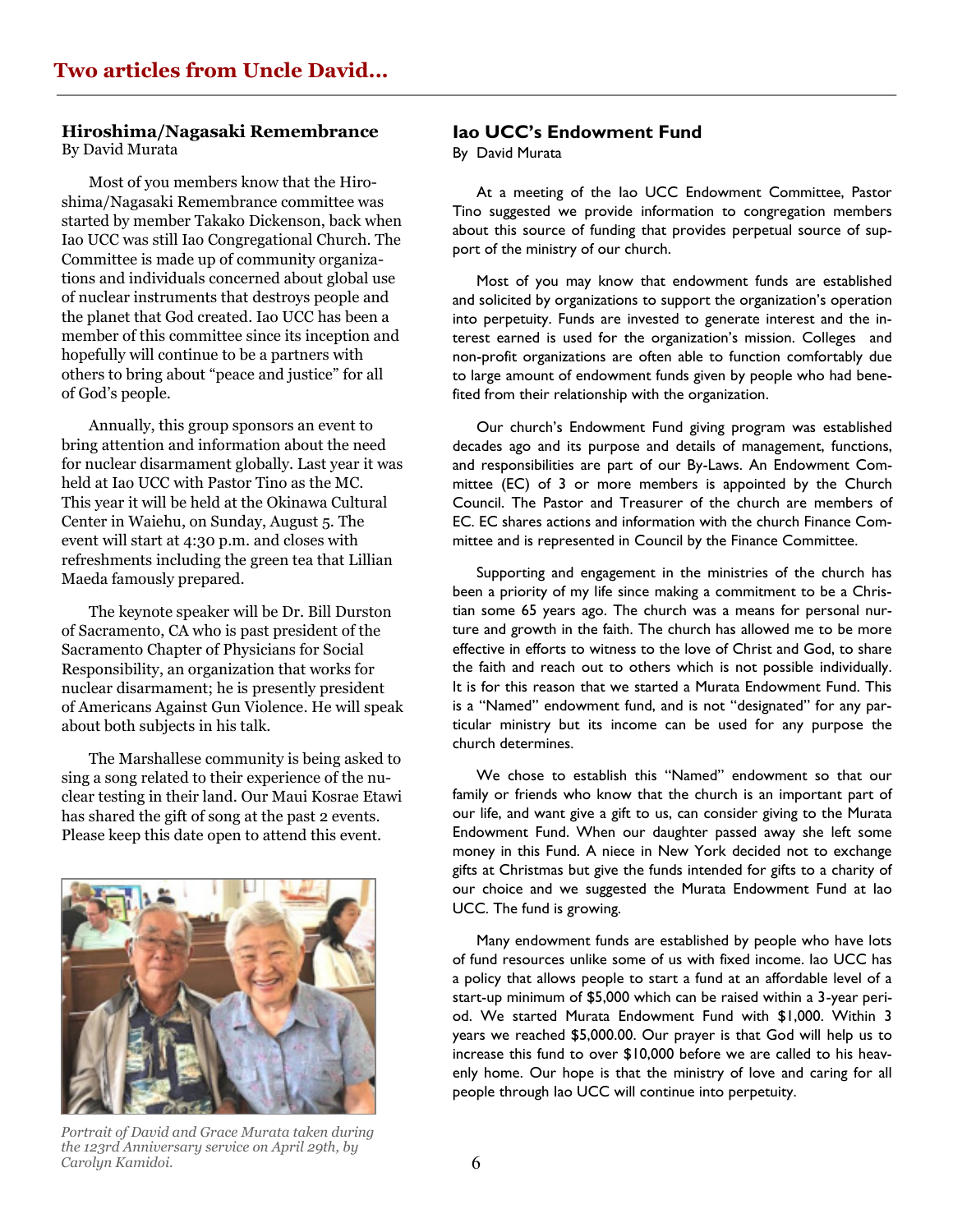| May 2018                                                                                                  |                                                                                                                                                                                       |                                             |                                                                                                                                      |                                                                                                                                 |                                                                                                                                                                      |                                                                                                                                                       |  |  |
|-----------------------------------------------------------------------------------------------------------|---------------------------------------------------------------------------------------------------------------------------------------------------------------------------------------|---------------------------------------------|--------------------------------------------------------------------------------------------------------------------------------------|---------------------------------------------------------------------------------------------------------------------------------|----------------------------------------------------------------------------------------------------------------------------------------------------------------------|-------------------------------------------------------------------------------------------------------------------------------------------------------|--|--|
| Iao United Church of Christ                                                                               |                                                                                                                                                                                       |                                             |                                                                                                                                      |                                                                                                                                 |                                                                                                                                                                      |                                                                                                                                                       |  |  |
| Sunday                                                                                                    | Monday                                                                                                                                                                                | <b>Turnday</b>                              | Wednesday                                                                                                                            | <b>Thersday</b>                                                                                                                 | Friday                                                                                                                                                               | <b>Salendary</b>                                                                                                                                      |  |  |
| ÷<br>×<br>M<br>٠<br>÷<br>s<br>s.<br>g.<br>16<br>15<br>ET<br>16<br>$\mathbb{Z}^2$<br>25<br>24<br>э<br>30   | Apr 2018<br>$\overline{u}$<br>T<br>$\mathbf{r}$<br>$\overline{\mathbf{s}}$<br>٠<br>a<br>di<br>$\mathbb{H}$<br>13<br>12<br>14<br>$\mathbf{H}$<br>Đ<br>39<br>21<br>27<br>25<br>36<br>26 | I                                           | 2<br>9:15 AM -10:30<br>(X) nonA IA MA<br>1:30 PM -4:00<br>PM<br>Atter-school<br>tutoring (K)                                         | 3<br>6:30 AM -8:15<br>AM Rotary of<br>Maui (Kanda)<br>6.15 PM -7:45<br>PM Choir (S)                                             | 4<br>6:00 PM<br>Kosraen<br>Women's<br>Fellowship (S)                                                                                                                 | 5<br>12:00 PM -4:00<br><b>PM Johnson</b><br><b>Plano Recital</b><br>(5)<br>7:30 PM AA (K)                                                             |  |  |
| 6                                                                                                         | 7<br>2:00 PM -4:00<br>PM<br>After-school<br>tutoring (K)<br>Pastor's Day<br>Off (Office)<br>Open)                                                                                     | 8<br>Support<br>Group<br><b>Visitations</b> | 9<br>9:15 AM -10:30<br>(X) nonA IA MA<br>1:30 PM -4:00<br><b>PM</b><br>After-school<br>tutoring (K)<br>5:30 PM<br><b>FINANCE (F)</b> | 10<br>6:30 AM -8:15<br>AM Rotary of<br>Maui (Kanda)<br>6:15 PM -7:45<br>PM Choir (S)                                            | Н<br>2:00 PM<br><b>Adher's Day</b><br>uncheon (lao)<br>(Toorline)<br>6:00 PM Kosraen<br>Women's<br>Felowship (5)<br>6-66 PM York<br><b>Came Night</b><br>(Parsonage) | 12<br>8:00 AM<br>Micronesian<br>Chusch Yard<br><b>Cleanup Day</b><br>7:30 PM AA (K)<br><b>Tri-Isle Motupuri</b><br>(all-day at<br>Po'okela Church)    |  |  |
| 13<br>Mother's<br>Day                                                                                     | 14<br>2:00 PM -4:00<br>PM<br>After-achool<br>(X) prirotut<br>Pastor's Day<br>Off (Office)<br>Open)                                                                                    | 15                                          | 16<br>9:15 AM -10:30<br>AM AI Anon (K)<br>1:30 PM -4:00<br><b>PM</b><br>After-school<br>tutoring (K)                                 | 17<br>6:30 AM -8:15<br>AM Rotary of<br>Maui (Kanda)<br>6:15 PM -7:45<br>PM Choir (S)                                            | 18<br>11:00 AM<br>Ladies' Lunch<br>Bunch<br>(Sanctuary)<br>6:00 PM<br>Kosraen<br><b>Women's</b><br>Fellowship (S)                                                    | 19<br>7:30 PM AA (K)<br>Armed Forces<br>Day                                                                                                           |  |  |
| 20<br>11:00 AM<br>Witnessing &<br><b>Reconciling</b><br>(5)<br>11:00 AM<br>Worshiping<br>(F)<br>Pentecost | 21<br>2:00 PM -4:00<br>PM<br>After-school<br><b>DO prirodut</b><br>Pastor's Day<br>Off (Office)<br>Open)                                                                              | 22                                          | 23<br>9:15 AM -10:30<br>(X) nonA IA MA<br>1:30 PM -4:00<br>PM<br>After-school<br>tutoring (K)<br>5:30 PM<br><b>COUNCIL (F)</b>       | 24<br>6:30 AM -8:15<br>AM Rotary of<br>Maui (Kanda)<br>5:30 PM FACE<br>Meeting<br>(Kanda Hall)<br>6:15 PM -7:45<br>PM Choir (S) | 25<br>6:00 PM<br>Kossaen<br><b>Women's</b><br>Fellowship (S)                                                                                                         | 26<br>8:00 AM<br>Kosrae Etawi<br><b>Yard Cleanup</b><br>Day.<br>7:30 PM AA (K)                                                                        |  |  |
| 27<br>11:00 AM<br><b>Bible Study</b><br>(Session<br>No. 2)                                                | 28<br><b>Memorial</b><br>Day                                                                                                                                                          | 29<br>Pastor's Day<br>Off (Office)<br>Open) | 30<br>9:15 AM -10:30<br>(X) nonA IA MA                                                                                               | 31<br>6:30 AM -8:15<br>AM Rotary of<br>Maui (Kanda)<br>6:15 PM -7:45<br>PM Chair (S)                                            | s<br>M<br>T<br>×<br>3<br>z<br><b>q</b><br><b>SO</b><br>m<br>EZ<br><b>IT</b><br>1H<br>19<br>34<br>36<br>29                                                            | Fax 2008<br>T<br>F<br>s<br>ż<br>g.<br>×<br>ø.<br>16<br>13<br>14<br>B<br>25<br>29<br>21<br>22<br>$\overline{\mathbf{a}}$<br>$\mathbb{R}^2$<br>30<br>37 |  |  |







# More photos from Anniversary Sunday, taken by Carolyn Kamidoi...